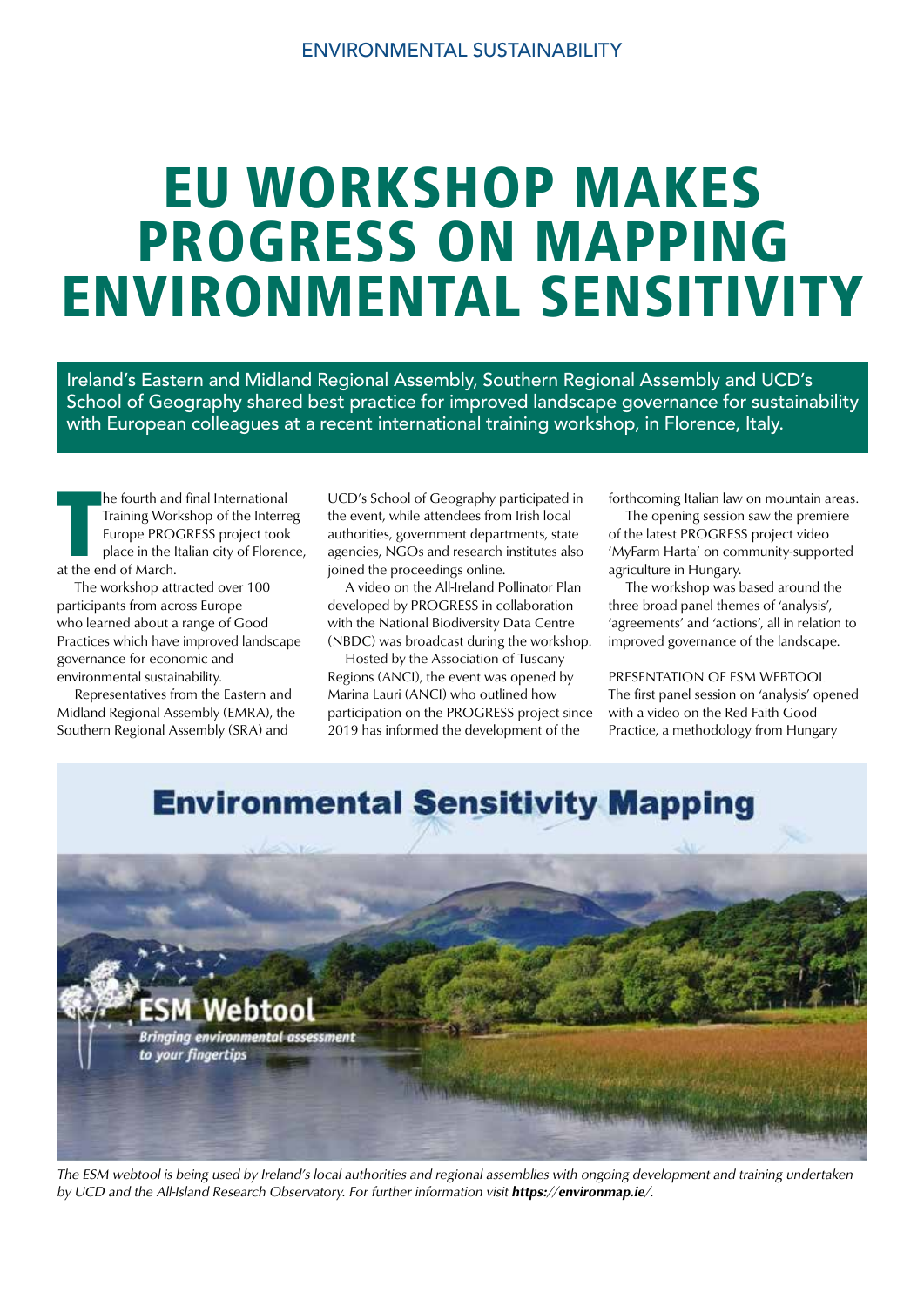#### ENVIRONMENTAL SUSTAINABILITY

which uses air borne technologies to improve the collection and analysis of forest data for decision making.

 This was followed by three presentations of analysis tools at different scales. Ireland's presentation featured the Environmental Sensitivity Mapping (ESM) Webtool for Strategic Environmental Assessment (SEA) and spatial planning by Associate Professor Ainhoa González, UCD's School of Geography.

 "The webtool is a freely accessible, evidence-based, environmental sensitivity mapping system that efficiently saves time and removes IT barriers. This makes it 'a game changer', for advancing environmental assessment and planning practice by fostering participative, informed and transparent decisions," she noted.

 The webtool is now being used by local authorities and regional assemblies in Ireland with ongoing development and training undertaken by UCD and the All-Island Research Observatory, funded by the Environmental Protection Agency (EPA) and the Office of the Planning Regulator (OPR).

 The ESM Webtool is hosted by Ordnance Survey Ireland and has already been included as a Good Practice on the Interreg Europe Policy Learning Platform.

The other two presentations included



Examples of governance approaches for adaptation, around rivers and coastal climate risks, included the BeWater Project manual.



Bryan Riney, Regional Planner at the Southern Regional Assembly (SRA), presented the findings on the Blue Green City project.

the virtual 3-D visualisation of forests to guide logging and land use decisions (Markus Korhonen, Forest 2.0, Finland), and regional management approaches in grassland landscapes (Anda Ruskule, VivaGrass, Baltic countries).

REACHING AGREEMENT AT LANDSCAPE LEVEL The Forests for Water in Catalonia video opened the second session, followed by two presentations on dialogue towards agreements for more sustainable landscapes.

 Massimo Rovai from the University of Pisa introduced the Italian Communities for Food and Agro-Biodiversity initiative and argued that such targeted policies are publicsocial agreements between public authorities, non-profits and local consumers.

 Annelies Broekman, (CREAF, Catalonia) then introduced several examples of governance approaches for adaptation, around rivers and coastal climate risks, including the BeWater Project manual.

 This session closed with a lively discussion of the challenges associated with the preservation of ecosystem functioning in the context of

### ALL-IRELANI **POLLINATOR PLAN**  $2021 - 2025$



The plan is an extensive island-wide approach to reverse the decline of pollinating insects. For details visit https://pollinators.ie